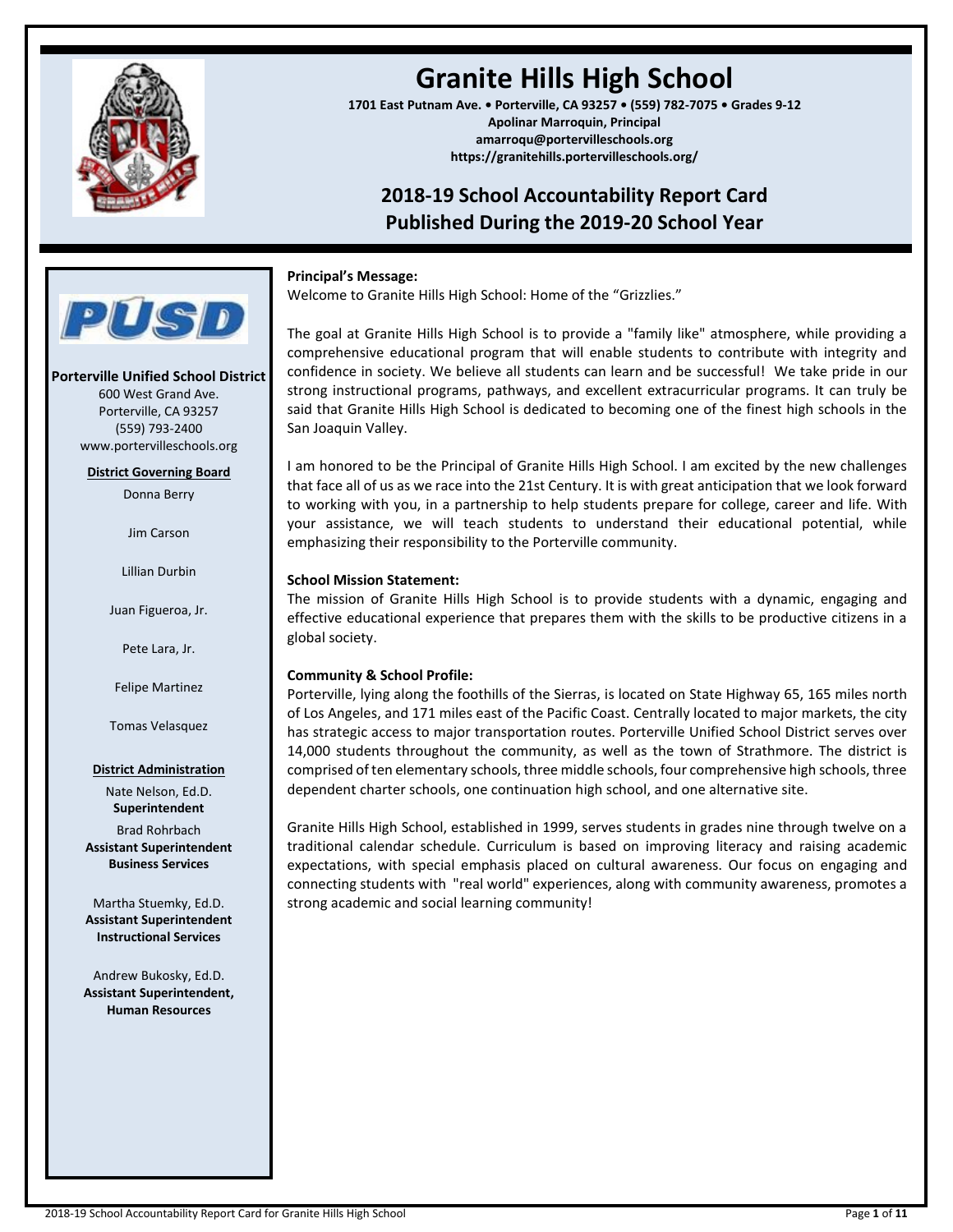### **About the SARC**

By February 1 of each year, every school in California is required by state law to publish a School Accountability Report Card (SARC). The SARC contains information about the condition and performance of each California public school. Under the Local Control Funding Formula (LCFF) all local educational agencies (LEAs) are required to prepare a Local Control and Accountability Plan (LCAP), which describes how they intend to meet annual school-specific goals for all pupils, with specific activities to address state and local priorities. Additionally, data reported in an LCAP is to be consistent with data reported in the SARC.

- For more information about SARC requirements, see the California Department of Education (CDE) SARC web page at [https://www.cde.ca.gov/ta/ac/sa/.](https://www.cde.ca.gov/ta/ac/sa/)
- For more information about the LCFF or LCAP, see the CDE LCFF web page at [https://www.cde.ca.gov/fg/aa/lc/.](https://www.cde.ca.gov/fg/aa/lc/)
- For additional information about the school, parents/guardians and community members should contact the school principal or the district office.

### **2018-19 Student Enrollment by Grade Level**

| <b>Grade Level</b>      | <b>Number of Students</b> |  |  |  |
|-------------------------|---------------------------|--|--|--|
| Grade 9                 | 340                       |  |  |  |
| Grade 10                | 412                       |  |  |  |
| Grade 11                | 294                       |  |  |  |
| Grade 12                | 302                       |  |  |  |
| <b>Total Enrollment</b> | 1,348                     |  |  |  |

### **2018-19 Student Enrollment by Group**

| <b>Group</b>                               | <b>Percent of Total Enrollment</b> |
|--------------------------------------------|------------------------------------|
| <b>Black or African American</b>           | 0.9                                |
| American Indian or Alaska Native           | 0.6                                |
| Asian                                      | 0.8                                |
| <b>Filipino</b>                            | 0.3                                |
| <b>Hispanic or Latino</b>                  | 88.1                               |
| <b>Native Hawaiian or Pacific Islander</b> | 0.7                                |
| White                                      | 7.4                                |
| Two or More Races                          | 0.7                                |
| Socioeconomically Disadvantaged            | 90.7                               |
| <b>English Learners</b>                    | 20.4                               |
| <b>Students with Disabilities</b>          | 5.9                                |
| <b>Foster Youth</b>                        | 0.7                                |

### **A. Conditions of Learning**

### **State Priority: Basic**

The SARC provides the following information relevant to the State priority: Basic (Priority 1):

- Degree to which teachers are appropriately assigned and fully credentialed in the subject area and for the pupils they are teaching;
- Pupils have access to standards-aligned instructional materials; and School facilities are maintained in good repair

| <b>Teacher Credentials for Granite Hills High</b> | $17 - 18$ | 18-19 | 19-20 |
|---------------------------------------------------|-----------|-------|-------|
| With Full Credential                              | 53        | 47    | 54    |
| <b>Without Full Credential</b>                    |           |       |       |
| Teaching Outside Subject Area of Competence       |           |       |       |

| <b>Teacher Credentials for Porterville Unified</b> | $17 - 18$ | 18-19 | $19-20$ |
|----------------------------------------------------|-----------|-------|---------|
| <b>With Full Credential</b>                        |           |       | 584     |
| <b>Without Full Credential</b>                     |           |       | 64      |
| Teaching Outside Subject Area of Competence        |           |       | 17      |

**Teacher Misassignments and Vacant Teacher Positions at Granite Hills High School**

| <b>Indicator</b>                | $17 - 18$ | 18-19 | 19-20 |
|---------------------------------|-----------|-------|-------|
| Teachers of English Learners    |           |       |       |
| Total Teacher Misassignments*   |           |       |       |
| <b>Vacant Teacher Positions</b> |           |       |       |

Note: "Misassignments" refers to the number of positions filled by teachers who lack legal authorization to teach that grade level, subject area, student group, etc.

\*Total Teacher Misassignments includes the number of Misassignments of Teachers of English Learners.

### **DataQuest**

DataQuest is an online data tool located on the CDE DataQuest web page at<https://dq.cde.ca.gov/dataquest/> that contains additional information about this school and comparisons of the school to the district and the county. Specifically, DataQuest is a dynamic system that provides reports for accountability (e.g., test data, enrollment, high school graduates, dropouts, course enrollments, staffing, and data regarding English learners).

### **Internet Access**

Internet access is available at public libraries and other locations that are publicly accessible (e.g., the California State Library). Access to the Internet at libraries and public locations is generally provided on a first-come, firstserved basis. Other use restrictions may include the hours of operation, the length of time that a workstation may be used (depending on availability), the types of software programs available on a workstation, and the ability to print documents.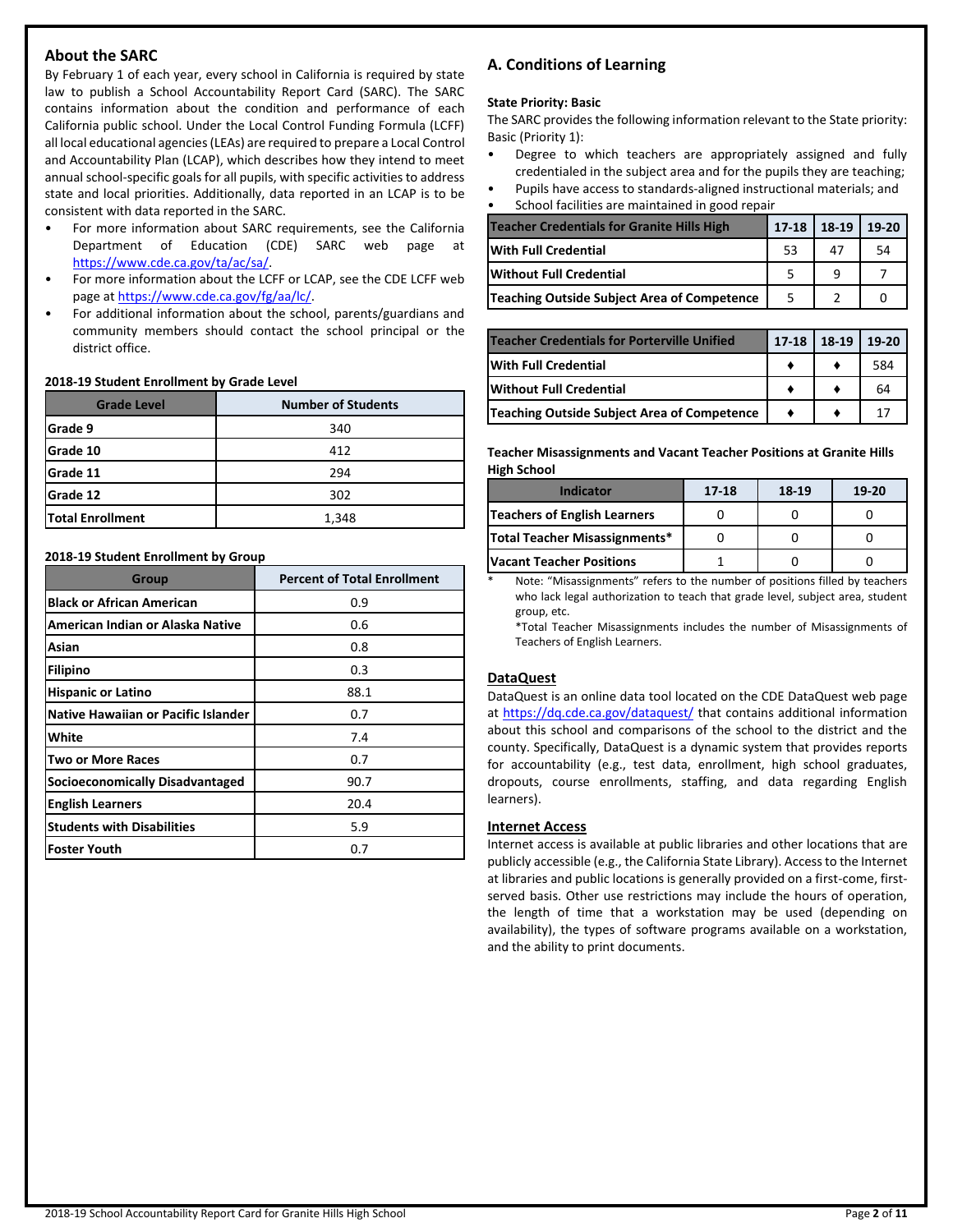### **Quality, Currency, Availability of Textbooks and Instructional Materials (School Year 2019-20)**

Porterville Unified School District held a Public Hearing on September 12, 2019 and determined that each school has sufficient and good quality textbooks, instructional materials, or science lab equipment pursuant to the settlement of Williams vs. the State of California. All students, including English Learners, are given their own individual standards-aligned textbooks or instructional materials, or both, in core subjects for use in the classroom and to take home. The chart below displays data collected in August 2019, regarding textbooks in use during the 2019-20 school year.

### **Textbooks and Instructional Materials**

**Year and month in which data were collected: August 2019**

| <b>Core Curriculum Area</b>  | <b>Textbooks and Instructional Materials/Year of Adoption</b> |      |  |  |
|------------------------------|---------------------------------------------------------------|------|--|--|
| <b>Reading/Language Arts</b> | Glencoe/McGraw Hill<br>Adopted 2000                           |      |  |  |
|                              | Globe Book Company<br>Adopted 1999                            |      |  |  |
|                              | MacMillan/McGraw Hill<br>Adopted 1999                         |      |  |  |
|                              | McDougal Littell<br>Adopted 2005                              |      |  |  |
|                              | The textbooks listed are from most recent adoption:           | Yes  |  |  |
|                              | Percent of students lacking their own assigned textbook:      | 0.0% |  |  |
| <b>Mathematics</b>           | Addison-Wesley<br>Adopted 2003                                |      |  |  |
|                              | Brooks/Cole<br>Adopted 2001                                   |      |  |  |
|                              | Integrated Math 1, 2, 3<br>Adopted 2013, Math Vision          |      |  |  |
|                              | McDougal Littell<br>Adopted 2006                              |      |  |  |
|                              | <b>Big Ideas Learning</b><br>Big Ideas Math                   |      |  |  |
|                              | <b>Integrated Mathematics</b><br>Adopted 2017                 |      |  |  |
|                              | The textbooks listed are from most recent adoption:           | Yes  |  |  |
|                              | Percent of students lacking their own assigned textbook:      | 0.0% |  |  |
| Science                      | Glencoe<br>Adopted 2004                                       |      |  |  |
|                              | McDougal Littell<br>Adopted 2006                              |      |  |  |
|                              | Prentice Hall<br>Adopted 2009                                 |      |  |  |
|                              | <b>Thomson Learning</b><br>Adopted 2002                       |      |  |  |
|                              | The textbooks listed are from most recent adoption:           | Yes  |  |  |
|                              | Percent of students lacking their own assigned textbook:      | 0.0% |  |  |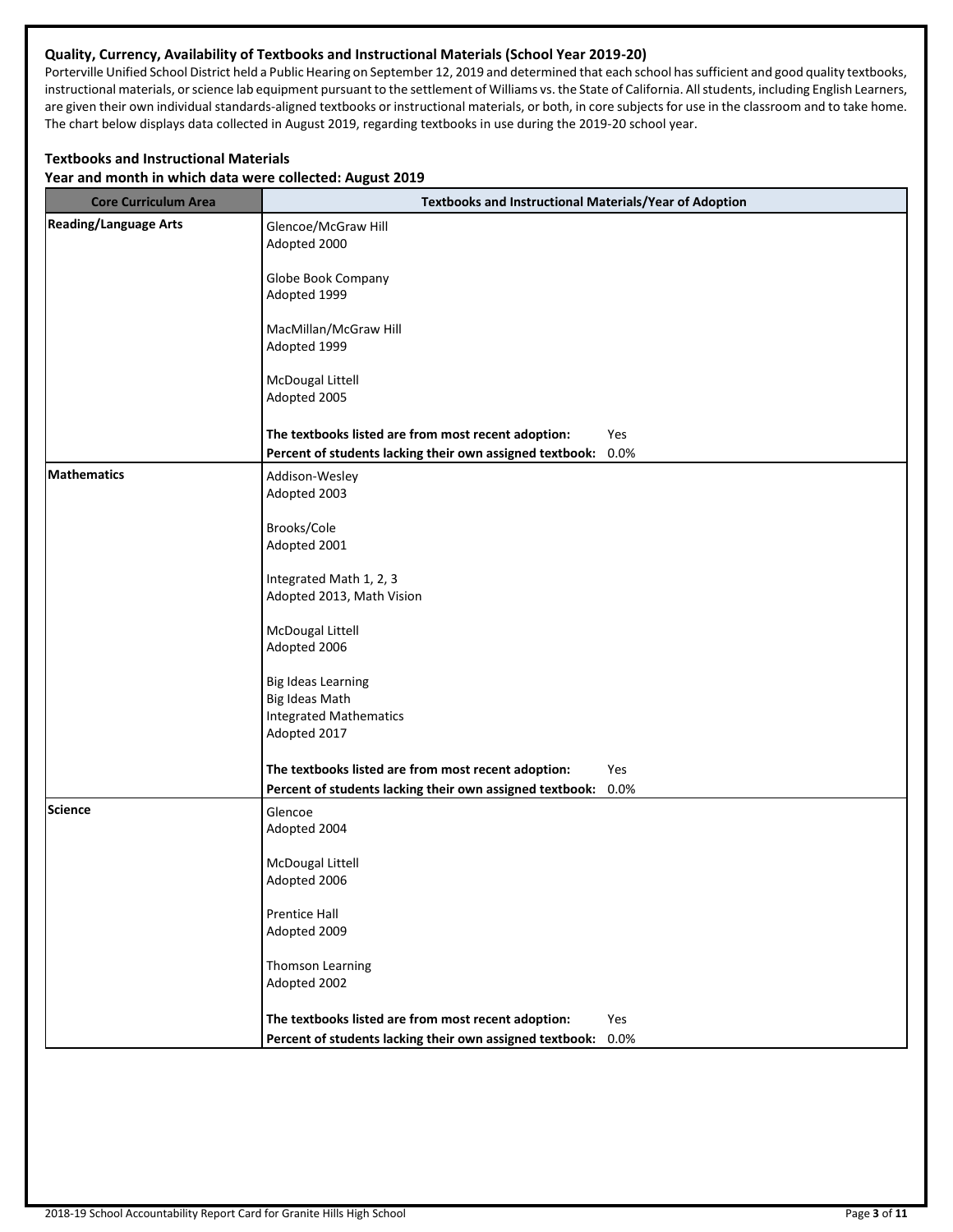| <b>Core Curriculum Area</b>   | <b>Textbooks and Instructional Materials/Year of Adoption</b> |     |
|-------------------------------|---------------------------------------------------------------|-----|
| <b>History-Social Science</b> | Glencoe                                                       |     |
|                               | Adopted 1999                                                  |     |
|                               | <b>McDougal Littell</b>                                       |     |
|                               | Adopted 2006                                                  |     |
|                               | McGraw-Hill                                                   |     |
|                               | Adopted 1999                                                  |     |
|                               | <b>Prentice Hall</b>                                          |     |
|                               | Adopted 1999                                                  |     |
|                               | The textbooks listed are from most recent adoption:           | Yes |
|                               | Percent of students lacking their own assigned textbook: 0.0% |     |

Note: Cells with N/A values do not require data.

### **School Facility Conditions and Planned Improvements (Most Recent Year)**

Granite Hills High School was originally constructed in 1999 and is currently comprised of 58 classrooms (including portables), a library/media center, three computer labs, two science labs, two staff rooms, a cafeteria, six athletic fields, two gymnasiums, an Olympic-size swimming pool, the main office, the guidance office, and the career center. Additionally, in 2002-03, construction of a 7,000-seat football/soccer stadium was completed, named for Jacob C. Rankin. In the summer of 2017 a new surface was added to "The Pyramid". The chart displays the results of the most recent school facilities inspection, provided by the district on July 2019.

### **School Facility Good Repair Status (Most Recent Year) Year and month in which data were collected: July 9, 2019**

| <b>Repair Status</b> | <b>Repair Needed and</b><br><b>Action Taken or Planned</b>                                                                                                                                                                                                                                                                                                                                                                                                                                                                                                                                                                                                                                                                                                                                                                                                                                                                                                                                                                                                                                                                                                                                                                                                                              |
|----------------------|-----------------------------------------------------------------------------------------------------------------------------------------------------------------------------------------------------------------------------------------------------------------------------------------------------------------------------------------------------------------------------------------------------------------------------------------------------------------------------------------------------------------------------------------------------------------------------------------------------------------------------------------------------------------------------------------------------------------------------------------------------------------------------------------------------------------------------------------------------------------------------------------------------------------------------------------------------------------------------------------------------------------------------------------------------------------------------------------------------------------------------------------------------------------------------------------------------------------------------------------------------------------------------------------|
| Good                 |                                                                                                                                                                                                                                                                                                                                                                                                                                                                                                                                                                                                                                                                                                                                                                                                                                                                                                                                                                                                                                                                                                                                                                                                                                                                                         |
|                      |                                                                                                                                                                                                                                                                                                                                                                                                                                                                                                                                                                                                                                                                                                                                                                                                                                                                                                                                                                                                                                                                                                                                                                                                                                                                                         |
| Poor                 | Room 203 Missing baseboard, room 205<br>Door need bottom weather<br>stripping/missing base board. Room 206<br>Damaged Floor Tile. Library front counter<br>damaged. Room 403 damaged baseboard.<br>Room 404, 405, 406 & 407 damaged<br>baseboards. Room 408 door jam needs<br>repair / tear in rubber drop zone on<br>playground.Room 412 broken<br>baseboards, door needs paint. Room 506<br>damaged baseboard, broken table top,<br>door handle broken. Room 507 broken<br>baseboard. Room 508 Broken<br>baseboard/interior door needs to be<br>painted. Room 509 broken baseboard.<br>Room 511 broken baseboard, cabinet<br>door needs to be repaired. Room 514A &<br>514B damage to wall. Room 605 missing<br>baseboard and damage carpet. Room 801<br>damaged or missing baseboard, drawers<br>missing on cabinet. Room 802 missing<br>baseboard, stained ceiling tile. Room 803<br>stained ceiling tiles. Room 806<br>baseboards chipped. Room 809 missing<br>baseboards, damaged counter edge.<br>Room 812, 813 & 815 missing baseboard.<br>Room 816 Carpet is badly stained from<br>spilled paint. Room 817 missing<br>baseboard. Rooms 1006, 1007,<br>1008,1010, 1011 & 1012 have stained<br>ceiling tiles. Room 1009 there is a rip in<br>the wall covering. Room 1105 broken |
|                      | floor and ceiling tiles. Room 1106 missing                                                                                                                                                                                                                                                                                                                                                                                                                                                                                                                                                                                                                                                                                                                                                                                                                                                                                                                                                                                                                                                                                                                                                                                                                                              |
|                      |                                                                                                                                                                                                                                                                                                                                                                                                                                                                                                                                                                                                                                                                                                                                                                                                                                                                                                                                                                                                                                                                                                                                                                                                                                                                                         |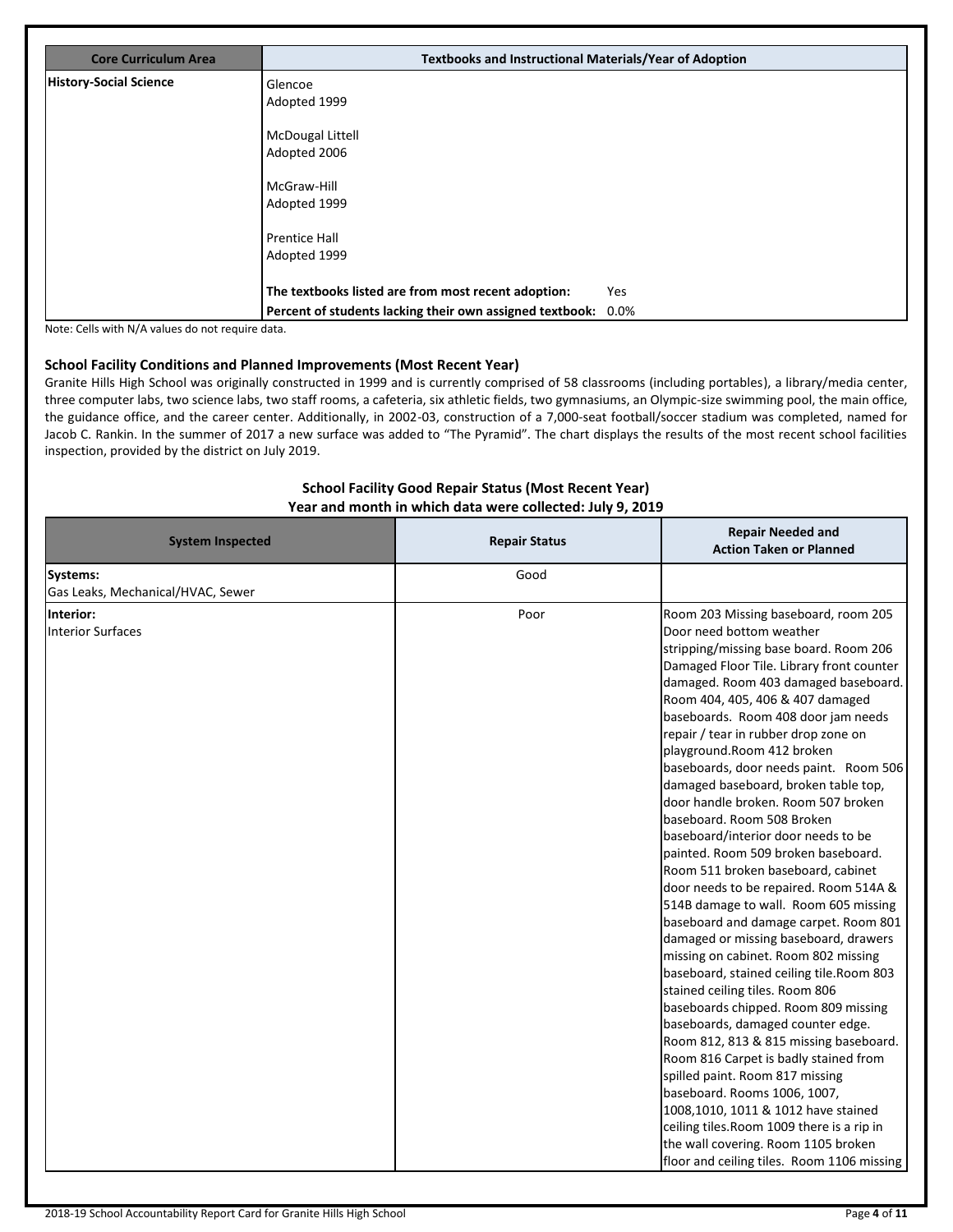| <b>System Inspected</b>                                                   | <b>Repair Status</b> | <b>Repair Needed and</b><br><b>Action Taken or Planned</b>                                                                                                                                                                                                                                                                                                                                                                                                                                                                                                                                                                                                         |
|---------------------------------------------------------------------------|----------------------|--------------------------------------------------------------------------------------------------------------------------------------------------------------------------------------------------------------------------------------------------------------------------------------------------------------------------------------------------------------------------------------------------------------------------------------------------------------------------------------------------------------------------------------------------------------------------------------------------------------------------------------------------------------------|
|                                                                           |                      | baseboards and stained ceiling tile. Room<br>1107 broken floor tile and stained ceiling<br>tile. Room 1108 broken floor tile. Room<br>1109 damaged baseboards around<br>computer stations and broken floor tile.<br>Room 1110 Broken floor and ceiling tile.<br>Room 1111 & 1112 broken floor tile.<br>Room 1113 damaged base board and wall<br>patch on west wall. Room 1114 stained<br>ceiling tiles and broken baseboard. Room<br>901, 906 and mini gym have damaged<br>baseboards. Room 902 has floor damage.<br>Room 907 hole in wall by roof access<br>ladder. Main gym missing baseboard.<br>Wrestling room missing baseboard, ceiling<br>tiles are broken. |
| <b>Cleanliness:</b>                                                       | Good                 |                                                                                                                                                                                                                                                                                                                                                                                                                                                                                                                                                                                                                                                                    |
| Overall Cleanliness, Pest/ Vermin Infestation                             |                      |                                                                                                                                                                                                                                                                                                                                                                                                                                                                                                                                                                                                                                                                    |
| <b>Electrical:</b><br>Electrical                                          | Fair                 | Room 403 Missing light lens. Room 407<br>missing electrical cover. Room 411<br>missing electrical cover. Room 505a<br>Broken Light Cover. Room 507 light out in<br>storage closet, broken light lens. Room<br>509 1 light out. Room 511 & 512 light out.<br>Room 513 missing light lens. Room 807 &<br>808 broken light lens. Room 811 broken<br>light lens. Room 816 broken light lens.<br>Cafeteria one light is out. Room 1108<br>light out. Room 1112 broken light lens.<br>Wrestling room broken light lens, exit sign<br>not working.                                                                                                                        |
| <b>Restrooms/Fountains:</b><br>Restrooms, Sinks/ Fountains                | Good                 | 500 boys restroom broken hand dryer, 2<br>sinks not working, stalls and exit doors<br>need painting, 1000 building boys<br>restroom broken hand dryer and broken<br>urinal. 1100 building boys restroom hand<br>dryer not working, need gender use<br>plaque on door. 1100 building girls<br>restroom peeling pint on ceiling and hand<br>dryer not working. Mini gym light out, and<br>missing light lens. Girls and boys locker<br>rooms lights out. Boys locker room<br>broken shower head.                                                                                                                                                                     |
| Safety:<br>Fire Safety, Hazardous Materials                               | Good                 |                                                                                                                                                                                                                                                                                                                                                                                                                                                                                                                                                                                                                                                                    |
| <b>Structural:</b><br>Structural Damage, Roofs                            | Good                 |                                                                                                                                                                                                                                                                                                                                                                                                                                                                                                                                                                                                                                                                    |
| <b>External:</b><br>Playground/School Grounds, Windows/Doors/Gates/Fences | Fair                 | Swimming pool dead bolt needs repair.<br>Stadium concrete is lifting and bleacher<br>benches are warping from ground shift on<br>east side bleachers.                                                                                                                                                                                                                                                                                                                                                                                                                                                                                                              |
| <b>Overall Rating</b>                                                     | Fair                 |                                                                                                                                                                                                                                                                                                                                                                                                                                                                                                                                                                                                                                                                    |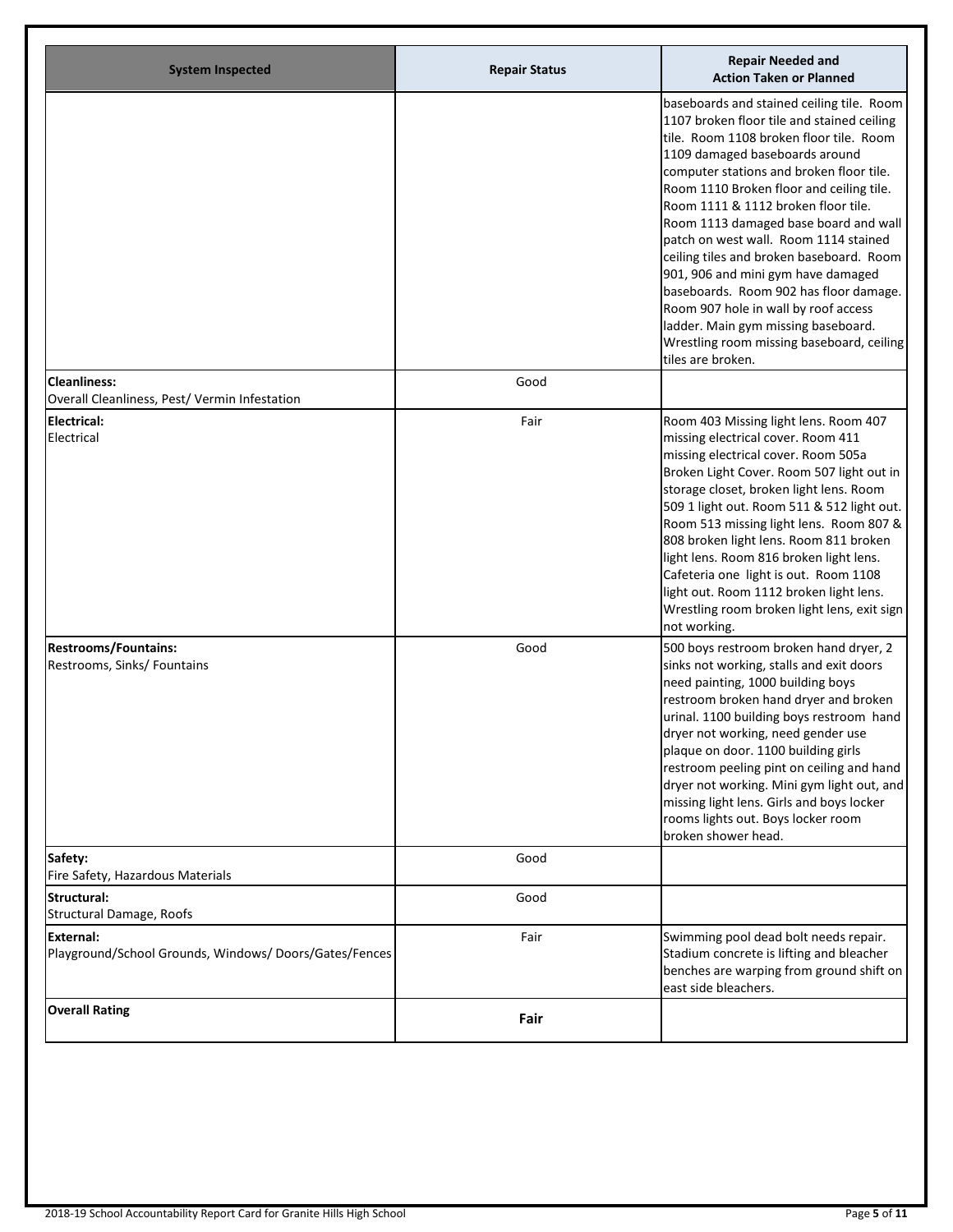### **B. Pupil Outcomes**

### **State Priority: Pupil Achievement**

The SARC provides the following information relevant to the State priority: Pupil Achievement (Priority 4):

- **Statewide assessments** (i.e., California Assessment of Student Performance and Progress [CAASPP] System, which includes the Smarter Balanced Summative Assessments for students in the general education population and the California Alternate Assessments [CAAs] for English language arts/literacy [ELA] and mathematics given in grades three through eight and grade eleven. Only eligible students may participate in the administration of the CAAs. CAAs items are aligned with alternate achievement standards, which are linked with the Common Core State Standards [CCSS] for students with the most significant cognitive disabilities); and
- The percentage of students who have successfully completed courses that satisfy the requirements for entrance to the University of California and the California State University, or career technical education sequences or programs of study

### **CAASPP Test Results in ELA and Mathematics for All Students Grades Three through Eight and Grade Eleven**

**Percentage of Students Meeting or Exceeding the State Standard**

| <b>Subject</b> | <b>School</b><br>$17 - 18$ | <b>School</b><br>18-19 | <b>District</b><br>$17 - 18$ | <b>District</b><br>18-19 | <b>State</b><br>$17 - 18$ | <b>State</b><br>18-19 |
|----------------|----------------------------|------------------------|------------------------------|--------------------------|---------------------------|-----------------------|
| <b>IELA</b>    | 50                         | 54                     | 44                           | 44                       | 50                        | 50                    |
| <b>Math</b>    | 12                         | 19                     | 27                           | 28                       | 38                        | 39                    |

Note: Percentages are not calculated when the number of students tested is ten or less, either because the number of students in this category is too small for statistical accuracy or to protect student privacy.

Note: ELA and mathematics test results include the Smarter Balanced Summative Assessment and the CAA. The "Percent Met or Exceeded" is calculated by taking the total number of students who met or exceeded the standard on the Smarter Balanced Summative Assessment plus the total number of students who met the standard (i.e., achieved Level 3–Alternate) on the CAAs divided by the total number of students who participated in both assessments.

### **CAASPP Test Results in Science for All Students Grades Five, Eight, and Ten**

### **Percentage of Students Meeting or Exceeding the State Standard**

| <b>Subject</b> | <b>School</b> | <b>School</b> | <b>District</b> | <b>District</b> | <b>State</b> | <b>State</b> |
|----------------|---------------|---------------|-----------------|-----------------|--------------|--------------|
|                | $17 - 18$     | 18-19         | 17-18           | 18-19           | $17 - 18$    | 18-19        |
| Science        | N/A           | N/A           | N/A             | N/A             | N/A          | N/A          |

Note: Cells with N/A values do not require data.

Note: This is a placeholder for the California Science Test (CAST) which was administered operationally during the 2018-19 school year. However, these data are not available for inclusion in the 2018-19 SARC posting due February 1, 2020. These data will be included in the 2019-20 SARC posting due February 1, 2021.

### **State Priority: Other Pupil Outcomes**

The SARC provides the following information relevant to the State priority: Other Pupil Outcomes (Priority 8):

• Pupil outcomes in the subject area of physical education

### **2018-19 Percent of Students Meeting Fitness Standards**

| Grade<br>Level | 4 of 6 | 5 of 6 | 6 of 6       |
|----------------|--------|--------|--------------|
|                | 18.9   | 18.6   | <u> 27.4</u> |

Note: Percentages are not calculated and double dashes (--) appear in the table when the number of students tested is ten or less, either because the number of students in this category is too small for statistical accuracy or to protect student privacy.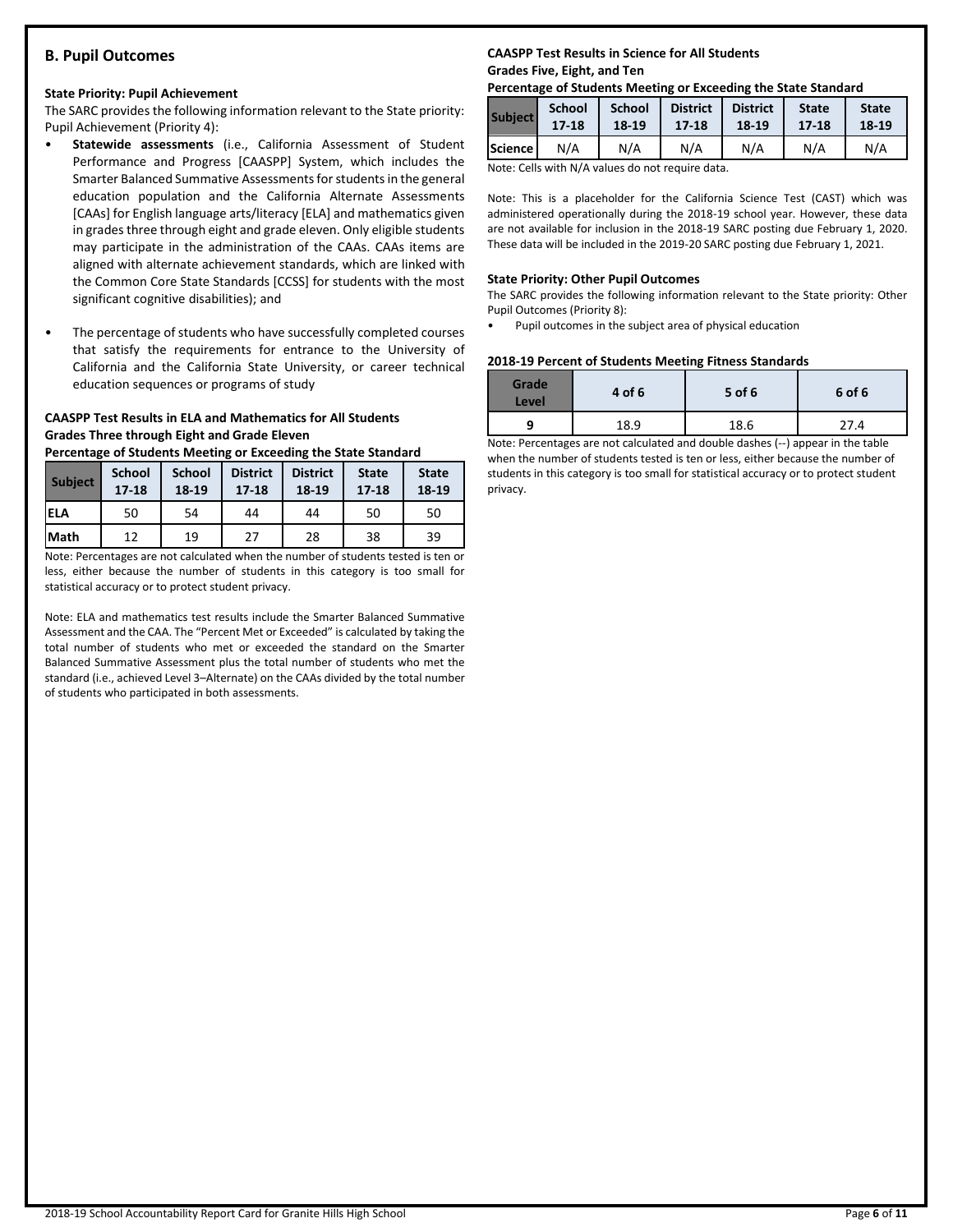| School Year 2018-19 CAASPP Assessment Results - English Language Arts (ELA)<br>Disaggregated by Student Groups, Grades Three through Eight and Eleven |                                   |                                |                          |                                   |  |  |  |
|-------------------------------------------------------------------------------------------------------------------------------------------------------|-----------------------------------|--------------------------------|--------------------------|-----------------------------------|--|--|--|
| <b>Student Group</b>                                                                                                                                  | <b>Total</b><br><b>Enrollment</b> | <b>Number</b><br><b>Tested</b> | Percent<br><b>Tested</b> | Percent<br><b>Met or Exceeded</b> |  |  |  |
| <b>All Students</b>                                                                                                                                   | 290                               | 283                            | 97.59                    | 53.71                             |  |  |  |
| Male                                                                                                                                                  | 154                               | 149                            | 96.75                    | 49.66                             |  |  |  |
| Female                                                                                                                                                | 136                               | 134                            | 98.53                    | 58.21                             |  |  |  |
| <b>Black or African American</b>                                                                                                                      | --                                | --                             | --                       | $\overline{\phantom{a}}$          |  |  |  |
| American Indian or Alaska Native                                                                                                                      | $- -$                             | --                             | --                       | --                                |  |  |  |
| Asian                                                                                                                                                 | $- -$                             | --                             | $-$                      | --                                |  |  |  |
| <b>Filipino</b>                                                                                                                                       | $- -$                             | --                             | --                       | $-$                               |  |  |  |
| <b>Hispanic or Latino</b>                                                                                                                             | 260                               | 254                            | 97.69                    | 53.15                             |  |  |  |
| White                                                                                                                                                 | 20                                | 19                             | 95.00                    | 57.89                             |  |  |  |
| Socioeconomically Disadvantaged                                                                                                                       | 265                               | 258                            | 97.36                    | 53.49                             |  |  |  |
| <b>English Learners</b>                                                                                                                               | 88                                | 85                             | 96.59                    | 20.00                             |  |  |  |
| <b>Students with Disabilities</b>                                                                                                                     | 14                                | 13                             | 92.86                    | 7.69                              |  |  |  |
| <b>Students Receiving Migrant Education Services</b>                                                                                                  | 26                                | 26                             | 100.00                   | 57.69                             |  |  |  |
| <b>Foster Youth</b>                                                                                                                                   | $- -$                             | --                             | --                       | --                                |  |  |  |

Note: ELA test results include the Smarter Balanced Summative Assessment and the CAA. The "Percent Met or Exceeded" is calculated by taking the total number of students who met or exceeded the standard on the Smarter Balanced Summative Assessment plus the total number of students who met the standard (i.e., achieved Level 3–Alternate) on the CAAs divided by the total number of students who participated in both assessments.

Note: Double dashes (--) appear in the table when the number of students is ten or less, either because the number of students in this category is too small for statistical accuracy or to protect student privacy.

Note: The number of students tested includes all students who participated in the test whether they received a score or not; however, the number of students tested is not the number that was used to calculate the achievement level percentages. The achievement level percentages are calculated using only students who received scores.

### **Professional Development provided for Teachers**

| Measure                                                                         | 2017-18 | 2018-19 | 2019-20 |
|---------------------------------------------------------------------------------|---------|---------|---------|
| Number of school days dedicated to Staff Development and Continuous Improvement |         |         |         |

A constructive evaluation process promotes quality instruction and is a fundamental element in a sound educational program. Evaluations and formal observations are designed to encourage common goals and to comply with the state's evaluation criteria and district policies. Temporary and probationary teachers are evaluated annually and tenured teachers every other year, veteran teachers evaluated every third year or as needed.

Evaluations are conducted by site administrators, who have been trained and certified for competency to perform teacher evaluations. Evaluation criteria includes the following:

- Engaging and Supporting all Students in Learning
- Understanding and Organizing Subject Matter for Student Learning
- Assessing Student Learning
- Creating and Maintaining Effective Environments for Student Learning
- Planning Instruction and Designing Learning Experiences for all Students
- Developing as a Professional Educator

Staff members work in a Professional Learning Committee to build teaching skills and concepts through participating in professional development that focus on improving instruction and assessment. Teacher collaboration time is utilized during common prep and during early release Wednesdays.

During this time, teachers are offered a broad-based variety of professional growth opportunities in curriculum, instruction, and assessments. Schoolwide focus will include aligning instruction with CC shifts, Motivating & Inspiring Students, Illuminate, Instructional Rounds and meeting Progress Adviser instructional goals. PUSD is currently transitioning and fostering change in the areas of Common Core, one to one technology and Linked Learning.

For additional support in their profession, teachers may enlist the services of the district's Teacher Induction Program (TIP) facilitator and/or the IMPACT program.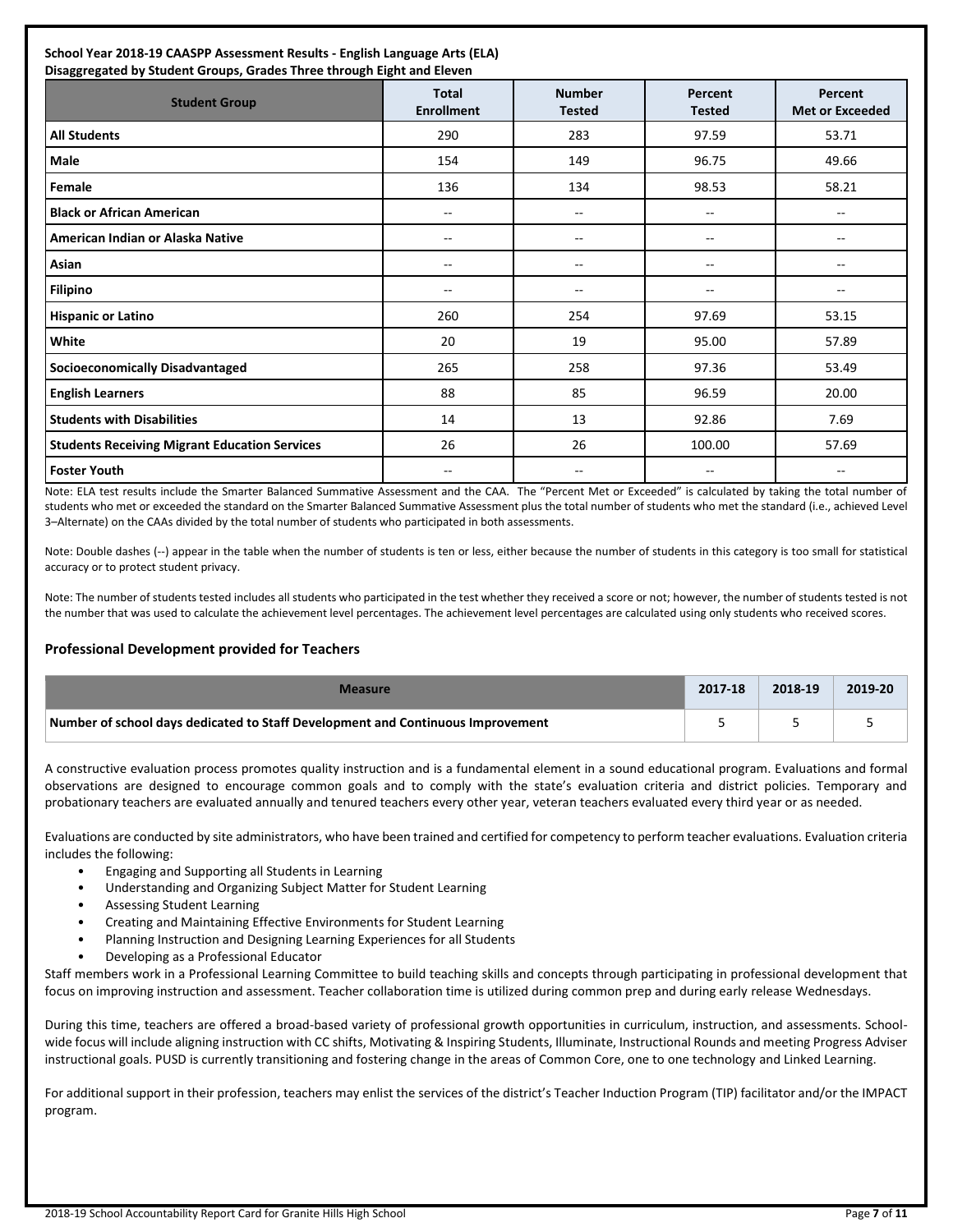### **School Year 2018-19 CAASPP Assessment Results - Mathematics**

| Disaggregated by Student Groups, Grades Three through Eight and Eleven |                                   |                                |                          |                                   |  |  |  |
|------------------------------------------------------------------------|-----------------------------------|--------------------------------|--------------------------|-----------------------------------|--|--|--|
| <b>Student Group</b>                                                   | <b>Total</b><br><b>Enrollment</b> | <b>Number</b><br><b>Tested</b> | Percent<br><b>Tested</b> | Percent<br><b>Met or Exceeded</b> |  |  |  |
| <b>All Students</b>                                                    | 290                               | 283                            | 97.59                    | 19.43                             |  |  |  |
| Male                                                                   | 154                               | 149                            | 96.75                    | 17.45                             |  |  |  |
| Female                                                                 | 136                               | 134                            | 98.53                    | 21.64                             |  |  |  |
| <b>Black or African American</b>                                       | $\sim$                            | $-$                            | $- -$                    | --                                |  |  |  |
| American Indian or Alaska Native                                       | --                                | --                             | --                       | --                                |  |  |  |
| Asian                                                                  | $\overline{\phantom{m}}$          | --                             | -−                       | --                                |  |  |  |
| Filipino                                                               | $\overline{\phantom{a}}$          | --                             | --                       | --                                |  |  |  |
| <b>Hispanic or Latino</b>                                              | 260                               | 254                            | 97.69                    | 19.69                             |  |  |  |
| White                                                                  | 20                                | 19                             | 95.00                    | 5.26                              |  |  |  |
| <b>Socioeconomically Disadvantaged</b>                                 | 265                               | 258                            | 97.36                    | 19.77                             |  |  |  |
| <b>English Learners</b>                                                | 88                                | 85                             | 96.59                    | 4.71                              |  |  |  |
| <b>Students with Disabilities</b>                                      | 14                                | 13                             | 92.86                    | 0.00                              |  |  |  |
| <b>Students Receiving Migrant Education Services</b>                   | 26                                | 26                             | 100.00                   | 38.46                             |  |  |  |
| <b>Foster Youth</b>                                                    | $\overline{\phantom{a}}$          | --                             | --                       | --                                |  |  |  |

Note: Mathematics test results include the Smarter Balanced Summative Assessment and the CAA. The "Percent Met or Exceeded" is calculated by taking the total number of students who met or exceeded the standard on the Smarter Balanced Summative Assessment plus the total number of students who met the standard (i.e., achieved Level 3–Alternate) on the CAAs divided by the total number of students who participated in both assessments.

Note: Double dashes (--) appear in the table when the number of students is ten or less, either because the number of students in this category is too small for statistical accuracy or to protect student privacy.

Note: The number of students tested includes all students who participated in the test whether they received a score or not; however, the number of students tested is not the number that was used to calculate the achievement level percentages. The achievement level percentages are calculated using only students who received scores.

### **C. Engagement**

### **State Priority: Parental Involvement**

The SARC provides the following information relevant to the State priority: Parental Involvement (Priority 3):

• Efforts the school district makes to seek parent input in making decisions for the school district and each school site

### **Opportunities for Parental Involvement (School Year 2019-20)**

Parents and the community are very supportive of the educational programs in the Porterville Unified School District.

Parents and guardians are always welcome on campus and can support their child's learning environment by:

- 1) Monitoring school attendance and academic progress using school-wide ABI tracking system
- 2) Attend school hosted parent orientations, attend Parent Institute for Quality Education (PIQE) and participate in extra-curricular activities
- 3) Stay connected and informed by visiting the school website, by using the GHHS app for Smartphones as well as using ConnectEd to make mass phone call/email/texts.
- 4) Planning and participating in activities at home that are supportive of classroom activities
- 5) Volunteering at school
- 6) Participating in decision-making processes by attending English Learner Advisory Committee and/or School Site Council meetings.

### **Contact Information**

Parents who wish to participate in the school's leadership teams, school committees, school activities, or become a volunteer may contact the main office at (559) 782-7075. The district's website (www.portervilleschools.org) also provides a variety of helpful resources and information for parents, students, staff, and community members.

### **State Priority: School Climate**

The SARC provides the following information relevant to the State priority: School Climate (Priority 6):

- Pupil suspension rates;
- Pupil expulsion rates; and
- Other local measures on the sense of safety.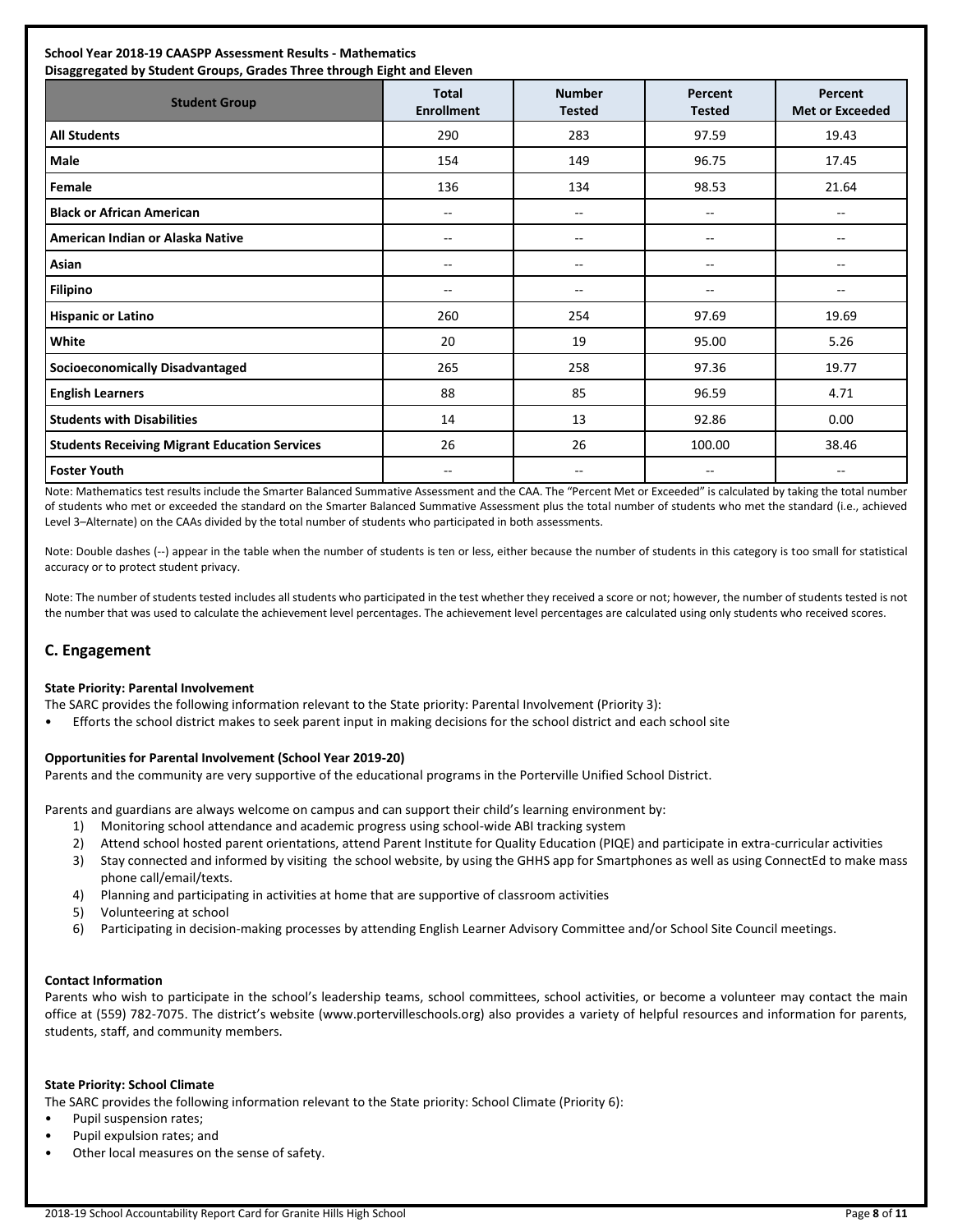### **School Safety Plan**

The safety of students and staff is a primary concern of Granite Hills High School. Teachers and administrators supervise students on campus before and after school and during breaks, while noon-duty supervisors monitor students during the lunch break. All visitors must sign in at the principal's office welcome desk and receive proper authorization to be on campus. Visitors are asked by the staff to display their pass at all times. PUSD has also mandated that all district employees wear proper identification badges. For the safety of our students, all volunteers are fingerprinted and cleared through the Department of Justice. Appointments are made with the school secretary.

The School Site Safety Plan was most recently revised in Fall 2019 by the site Safety Committee. Key elements of the plan focus on emergency preparedness. The school is in compliance with the laws, rules, and regulations pertaining to hazardous materials and state earthquake standards. Emergency drills are held on a regular basis. In addition to the emergency drills, all PUSD employees have participated in Active Shooter Awareness Training, provided by Porterville Police Department.

| <b>Suspensions and Expulsions for the School</b> | 2016-17 | 2017-18 | 2018-19 |
|--------------------------------------------------|---------|---------|---------|
| <b>Suspensions Rate</b>                          | o.z     | ٥.,     | 4.5     |
| <b>Expulsions Rate</b>                           | 0.4     | υ.,     | U.S     |

| <b>Suspensions and Expulsions for the District</b> | 2016-17 | 2017-18 | 2018-19 |
|----------------------------------------------------|---------|---------|---------|
| <b>Suspensions Rate</b>                            | 5.4     | 4.9     | J.U     |
| <b>Expulsions Rate</b>                             | 0.3     | U.S     | 0.2     |

| <b>Suspensions and Expulsions for the State</b> | 2016-17 | 2017-18 | 2018-19 |
|-------------------------------------------------|---------|---------|---------|
| <b>Suspensions Rate</b>                         | 5.0     |         |         |
| <b>Expulsions Rate</b>                          | ∪.⊥     | U.L     | U.L     |

### **D. Other SARC Information**

The information in this section is required to be in the SARC but is not included in the state priorities for LCFF.

### **Ratio of Academic Counselors to Pupils (School Year 2018-19)**

| Title                                                                                                      | Ratio                                       |
|------------------------------------------------------------------------------------------------------------|---------------------------------------------|
| Counselor*                                                                                                 | 449.                                        |
| $\sim$<br>$\sim$ $\sim$ $\sim$ $\sim$<br>.<br>__ _ _ _<br>$\cdots$<br>____<br>.<br><b>STATE</b><br>_______ | $\sim$ $\sim$ $\sim$ $\sim$<br>$\cdot$ $ -$ |

One Full Time Equivalent (FTE) equals one staff member working full time; one FTE could also represent two staff members who each work 50 percent of full time.

### **Student Support Services Staff (School Year 2018-19)**

| <b>Title</b>                                               | <b>Number of Full-Time Equivalent</b><br>(FTE) |
|------------------------------------------------------------|------------------------------------------------|
| <b>Counselor (Social/Behavioral or Career Development)</b> | 3.0                                            |
| Library Media Teacher (Librarian)                          |                                                |
| Library Media Services Staff (Paraprofessional)            |                                                |
| Psychologist                                               |                                                |
| <b>Social Worker</b>                                       |                                                |
| <b>Nurse</b>                                               |                                                |
| Speech/Language/Hearing Specialist                         |                                                |
| <b>Resource Specialist (non-teaching)</b>                  |                                                |
| <b>Other</b>                                               |                                                |

One Full Time Equivalent (FTE) equals one staff member working full time; one FTE could also represent two staff members who each work 50 percent of full time.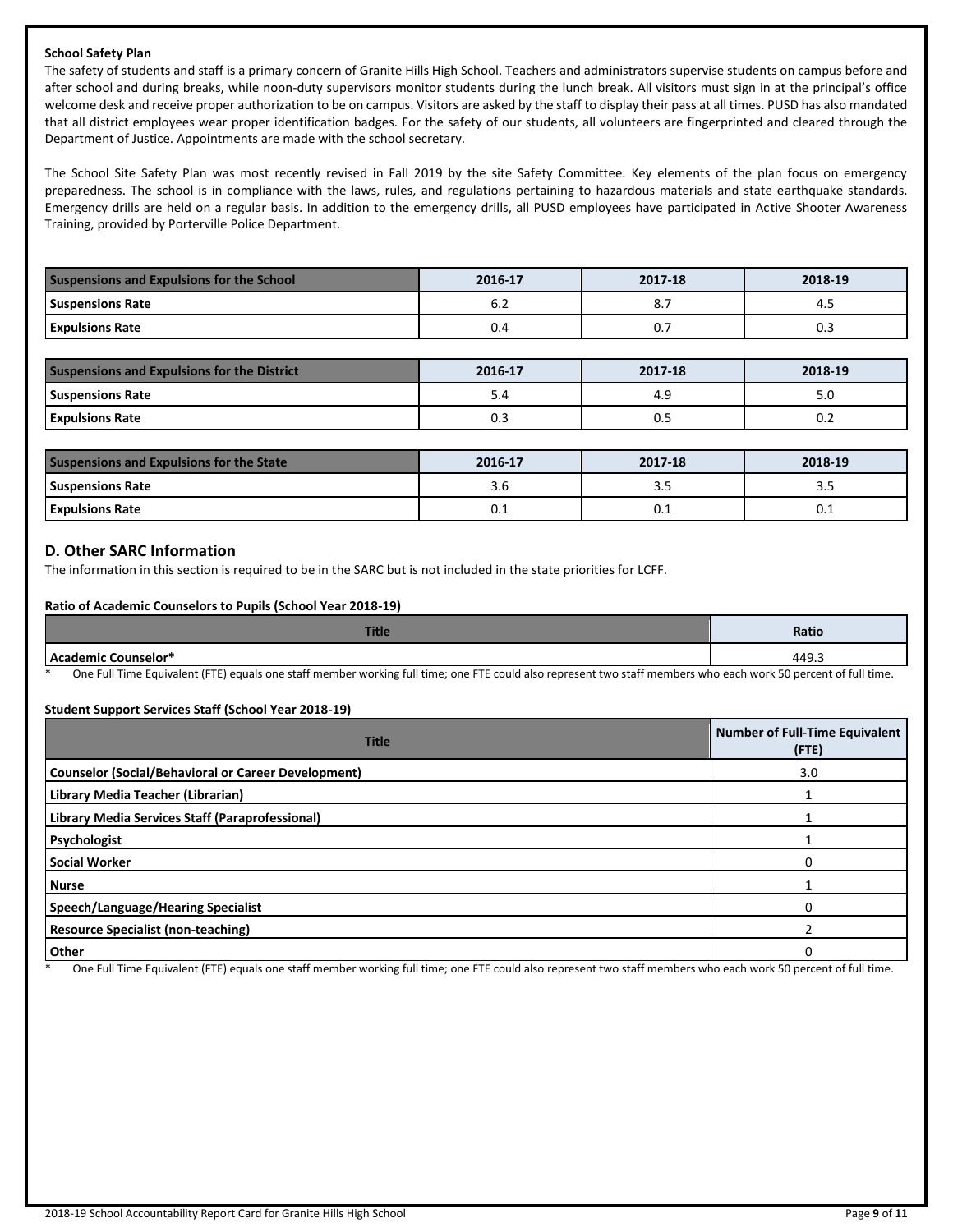| Average Class Size and Class Size Distribution (Secondary) |                                                   |                                                        |                                                         |                                                     |                                                   |                                                        |                                                         |                                                     |                                                   |                                                        |                                                     |                                                     |
|------------------------------------------------------------|---------------------------------------------------|--------------------------------------------------------|---------------------------------------------------------|-----------------------------------------------------|---------------------------------------------------|--------------------------------------------------------|---------------------------------------------------------|-----------------------------------------------------|---------------------------------------------------|--------------------------------------------------------|-----------------------------------------------------|-----------------------------------------------------|
| <b>Subject</b>                                             | 2016-17<br>Average<br><b>Class</b><br><b>Size</b> | 2016-17<br># of<br>Classes*<br><b>Size</b><br>$1 - 22$ | 2016-17<br># of<br>Classes*<br><b>Size</b><br>$23 - 32$ | 2016-17<br># of<br>Classes*<br><b>Size</b><br>$33+$ | 2017-18<br>Average<br><b>Class</b><br><b>Size</b> | 2017-18<br># of<br>Classes*<br><b>Size</b><br>$1 - 22$ | 2017-18<br># of<br>Classes*<br><b>Size</b><br>$23 - 32$ | 2017-18<br># of<br>Classes*<br><b>Size</b><br>$33+$ | 2018-19<br>Average<br><b>Class</b><br><b>Size</b> | 2018-19<br># of<br>Classes*<br><b>Size</b><br>$1 - 22$ | 2018-19<br># of<br>Classes*<br><b>Size</b><br>23-32 | 2018-19<br># of<br>Classes*<br><b>Size</b><br>$33+$ |
| <b>English</b>                                             | 24                                                | 16                                                     | 41                                                      | 2                                                   | 25                                                | 11                                                     | 39                                                      | 6                                                   | 25                                                | 14                                                     | 36                                                  | 5                                                   |
| <b>Mathematics</b>                                         | 26                                                | 9                                                      | 38                                                      | 3                                                   | 27                                                | 6                                                      | 32                                                      | 12                                                  | 26                                                | 12                                                     | 35                                                  | 5                                                   |
| <b>Science</b>                                             | 27                                                | 4                                                      | 32                                                      | $\overline{2}$                                      | 28                                                | 5                                                      | 30                                                      | 6                                                   | 27                                                | 6                                                      | 33                                                  | 3                                                   |
| <b>Social Science</b>                                      | 29                                                | 4                                                      | 20                                                      | 12                                                  | 29                                                | 3                                                      | 23                                                      | 9                                                   | 28                                                | 4                                                      | 27                                                  |                                                     |

\* Number of classes indicates how many classrooms fall into each size category (a range of total students per classroom). At the secondary school level, this information is reported by subject area rather than grade level.

### **FY 2017-18 Teacher and Administrative Salaries**

| Category                             | <b>District</b><br>Amount | <b>State Average for</b><br><b>Districts In Same</b><br>Category |
|--------------------------------------|---------------------------|------------------------------------------------------------------|
| <b>Beginning Teacher Salary</b>      | \$52,400                  | \$51,374                                                         |
| <b>Mid-Range Teacher Salary</b>      | \$79,147                  | \$80,151                                                         |
| <b>Highest Teacher Salary</b>        | \$102,208                 | \$100,143                                                        |
| <b>Average Principal Salary (ES)</b> | \$160,646                 | \$126,896                                                        |
| <b>Average Principal Salary (MS)</b> | \$163,100                 | \$133,668                                                        |
| <b>Average Principal Salary (HS)</b> | \$176,811                 | \$143,746                                                        |
| <b>Superintendent Salary</b>         | \$239,293                 | \$245,810                                                        |

|     | <b>State Average for</b><br><b>Districts In Same</b><br>Category |  |  |
|-----|------------------------------------------------------------------|--|--|
| 32% | 35%                                                              |  |  |
| 4%  | 5%                                                               |  |  |
|     | <b>Amount</b>                                                    |  |  |

### For detailed information on salaries, see the CDE Certificated Salaries & Benefits webpage a[t www.cde.ca.gov/ds/fd/cs/.](http://www.cde.ca.gov/ds/fd/cs/)

### **Types of Services Funded**

In addition to general state funding, Porterville Unified School District received state and federal categorical funding for the following support programs:

- Title I, Basic Grant
- Title II, Teacher Quality & Technology
- Title III, Limited English Proficiency
- Title IV Student Support & Academic Enrichment
- Title VI Indian, Native Hawaiian, and Alaska Native Education

### **Dropout Rate and Graduation Rate (Four-Year Cohort Rate)**

| <b>Rate for Granite Hills High School</b> |      | 2015-16 2016-17 2017-18 |      |
|-------------------------------------------|------|-------------------------|------|
| Dropout Rate                              | 2.8  |                         |      |
| <b>Graduation Rate</b>                    | 96.8 | 92.5                    | 94.5 |

| <b>Rate for Porterville Unified School</b> |      | 2015-16 2016-17 2017-18 |      |
|--------------------------------------------|------|-------------------------|------|
| <b>I</b> Dropout Rate                      | 99   | 7.9                     | 6.3  |
| <b>Graduation Rate</b>                     | 86.7 | 85.4                    | 85.7 |

| <b>Rate for California</b> |      | 2015-16   2016-17   2017-18 |     |
|----------------------------|------|-----------------------------|-----|
| Dropout Rate               | 9.   |                             | 9.6 |
| <b>Graduation Rate</b>     | 83.8 | 82 7                        | 83  |

For the formula to calculate the 2016-17 and 2017-18 adjusted cohort graduation rate, see the 2018-19 Data Element Definitions document located on the SARC web page a[t https://www.cde.ca.gov/ta/ac/sa/.](https://www.cde.ca.gov/ta/ac/sa/) 

**FY 2017-18 Expenditures Per Pupil and School Site Teacher Salaries**

| <b>School Site</b> | \$6,853 | \$727 | \$6.126    | \$65,867    |
|--------------------|---------|-------|------------|-------------|
| <b>District</b>    | N/A     | N/A   | \$6,336    | \$82,921,00 |
| <b>State</b>       | N/A     | N/A   | \$7.506.64 | \$82.031.00 |
|                    |         |       |            |             |

**Average Teacher Salary**

| <b>Percent Differences</b>  | <b>Unrestricted</b> | Average<br><b>Teacher</b><br>Salary |
|-----------------------------|---------------------|-------------------------------------|
| <b>School Site/District</b> | $-3.3$              | -6.3                                |
| <b>School Site/ State</b>   | 30.6                | $-5.0$                              |
| .<br>.<br>$\sim$            |                     |                                     |

Note: Cells with N/A values do not require data.

**The California Department of Education issued guidance to LEAs on August 1, 2018, regarding how to calculate school-level per-pupil expenditures that will be reported on 2018-19 report cards.**

### **Career Technical Education Participation**

| <b>Measure</b>                                                                                                 | <b>CTE Program</b><br>Participation |
|----------------------------------------------------------------------------------------------------------------|-------------------------------------|
| Number of pupils participating in CTE                                                                          | 459                                 |
| % of pupils completing a CTE program and earning<br>a high school diploma                                      | 15                                  |
| % of CTE courses sequenced or articulated between<br>the school and institutions of postsecondary<br>education | 33                                  |

# **Level Total Restricted Unrestricted**

2018-19 School Accountability Report Card for Granite Hills High School Page **10** of **11**